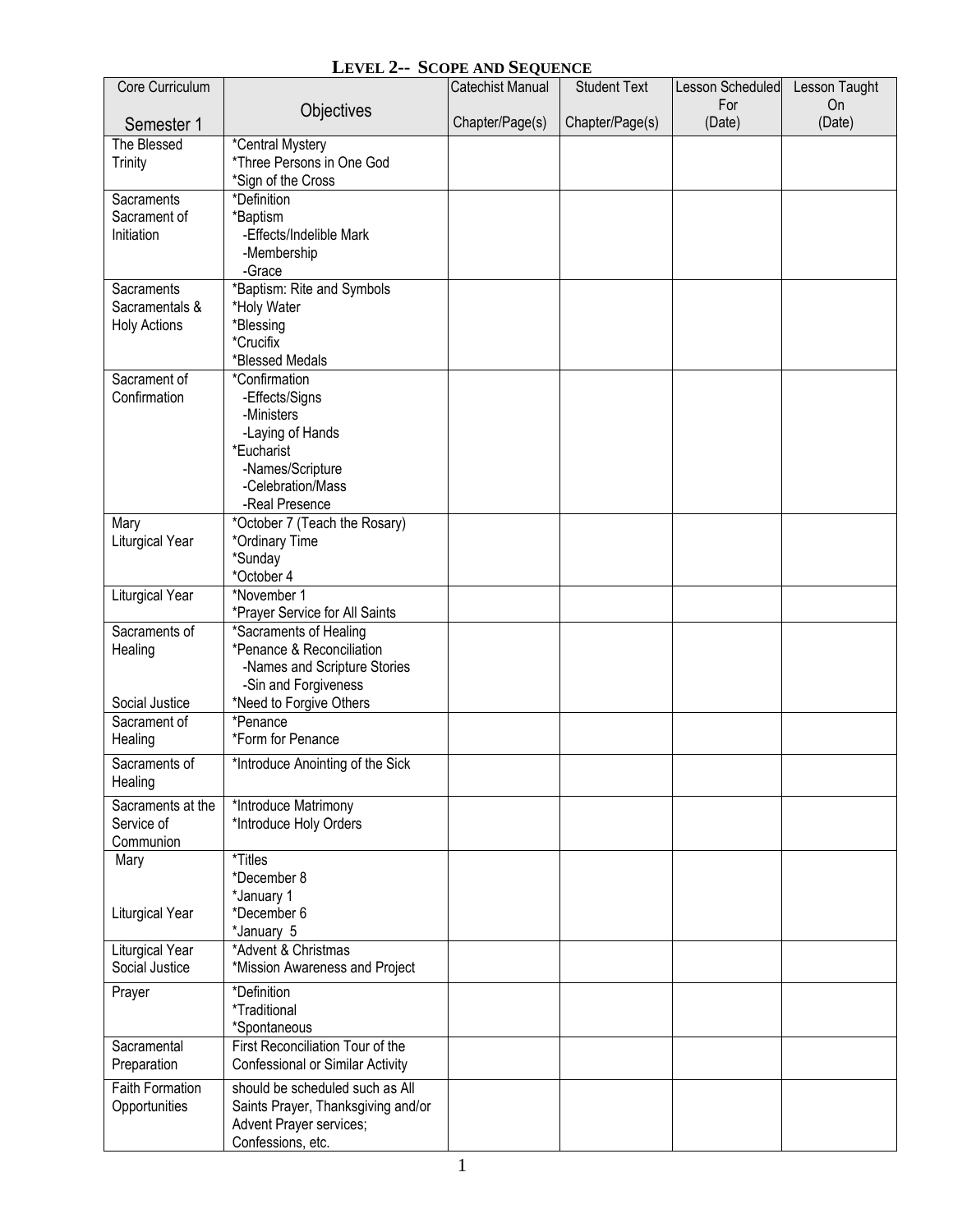## **LEVEL 2-- SCOPE AND SEQUENCE**

| Core Curriculum        |                                                       | <b>Catechist Manual</b> | <b>Student Text</b> | Lesson Scheduled | Lesson Taught |
|------------------------|-------------------------------------------------------|-------------------------|---------------------|------------------|---------------|
|                        | Objectives                                            |                         |                     | For              | <b>On</b>     |
| Semester 2             |                                                       | Chapter/Page(s)         | Chapter/Page(s)     | (Date)           | (Date)        |
| <b>Holy Action</b>     | *Genuflection                                         |                         |                     |                  |               |
| The Mass               | *Introductory Rites                                   |                         |                     |                  |               |
|                        | *Liturgy of the Word                                  |                         |                     |                  |               |
| The Mass               | *Liturgy of the Eucharist                             |                         |                     |                  |               |
|                        |                                                       |                         |                     |                  |               |
| The Mass               | *Liturgy of the Eucharist<br>*Concluding Rite         |                         |                     |                  |               |
| <b>Liturgical Year</b> | *March 3                                              |                         |                     |                  |               |
|                        | *March 19                                             |                         |                     |                  |               |
|                        | 1st Reconciliation Preparation                        |                         |                     |                  |               |
|                        |                                                       |                         |                     |                  |               |
|                        | "Keeping God's Children Safe"                         |                         |                     |                  |               |
|                        | Personal Safety Lesson                                |                         |                     |                  |               |
| Liturgical Year        | *Lent                                                 |                         |                     |                  |               |
|                        | *Holy Week                                            |                         |                     |                  |               |
| Sacramentals           | *Blessed Ashes and Palms                              |                         |                     |                  |               |
|                        | *Blessed Candles<br>*Cross                            |                         |                     |                  |               |
|                        | *Crucifix                                             |                         |                     |                  |               |
| The Mass               | *Sunday Mass                                          |                         |                     |                  |               |
|                        | *Role of the People                                   |                         |                     |                  |               |
|                        | *Vestments and Sacred Vessels                         |                         |                     |                  |               |
|                        | *Objects Related to Mass                              |                         |                     |                  |               |
| The Mass               | *Act of Praise and Thanksgiving                       |                         |                     |                  |               |
|                        | *Sacrifice                                            |                         |                     |                  |               |
| Social Justice         | *Called To Be Peacemakers<br>Lenten Prayer Service or |                         |                     |                  |               |
| Social Justice         | *Lenten Project To Those Who Suffer                   |                         |                     |                  |               |
| Liturgical Year        | *Easter                                               |                         |                     |                  |               |
|                        | *Trinity Sunday                                       |                         |                     |                  |               |
|                        | *Corpus Christi                                       |                         |                     |                  |               |
| Prayer                 | *Types of Prayer                                      |                         |                     |                  |               |
|                        | *Traditional Prayer                                   |                         |                     |                  |               |
| Prayer                 | *Spontaneous Prayer                                   |                         |                     |                  |               |
| Sacramentals           | *Blessed Medals                                       |                         |                     |                  |               |
|                        | *Blessed Pictures                                     |                         |                     |                  |               |
| Mary                   | *Holy Water<br>*Titles of Mary                        |                         |                     |                  |               |
|                        | *Days of Honor                                        |                         |                     |                  |               |
|                        | *May Devotion                                         |                         |                     |                  |               |
| Sacramentals           | *Rosary                                               |                         |                     |                  |               |
| <b>Faith Formation</b> | should be scheduled such as Lenten                    |                         |                     |                  |               |
| Opportunities          | or May devotions, Confessions,                        |                         |                     |                  |               |
|                        | Divine Mercy Chaplet, etc.                            |                         |                     |                  |               |
| Level <sub>2</sub>     | The Trinity                                           |                         |                     |                  |               |
| <b>Mastery List</b>    | *God, the Holy Spirit<br>*Sacrament of Baptism        |                         |                     |                  |               |
|                        | 'Sacrament of Reconciliation                          |                         |                     |                  |               |
|                        | *Mary, Mother of God                                  |                         |                     |                  |               |
|                        | *Liturgy of the Word                                  |                         |                     |                  |               |
|                        | *Sunday                                               |                         |                     |                  |               |
|                        | *Rosary                                               |                         |                     |                  |               |
|                        | *Traditional Prayer                                   |                         |                     |                  |               |